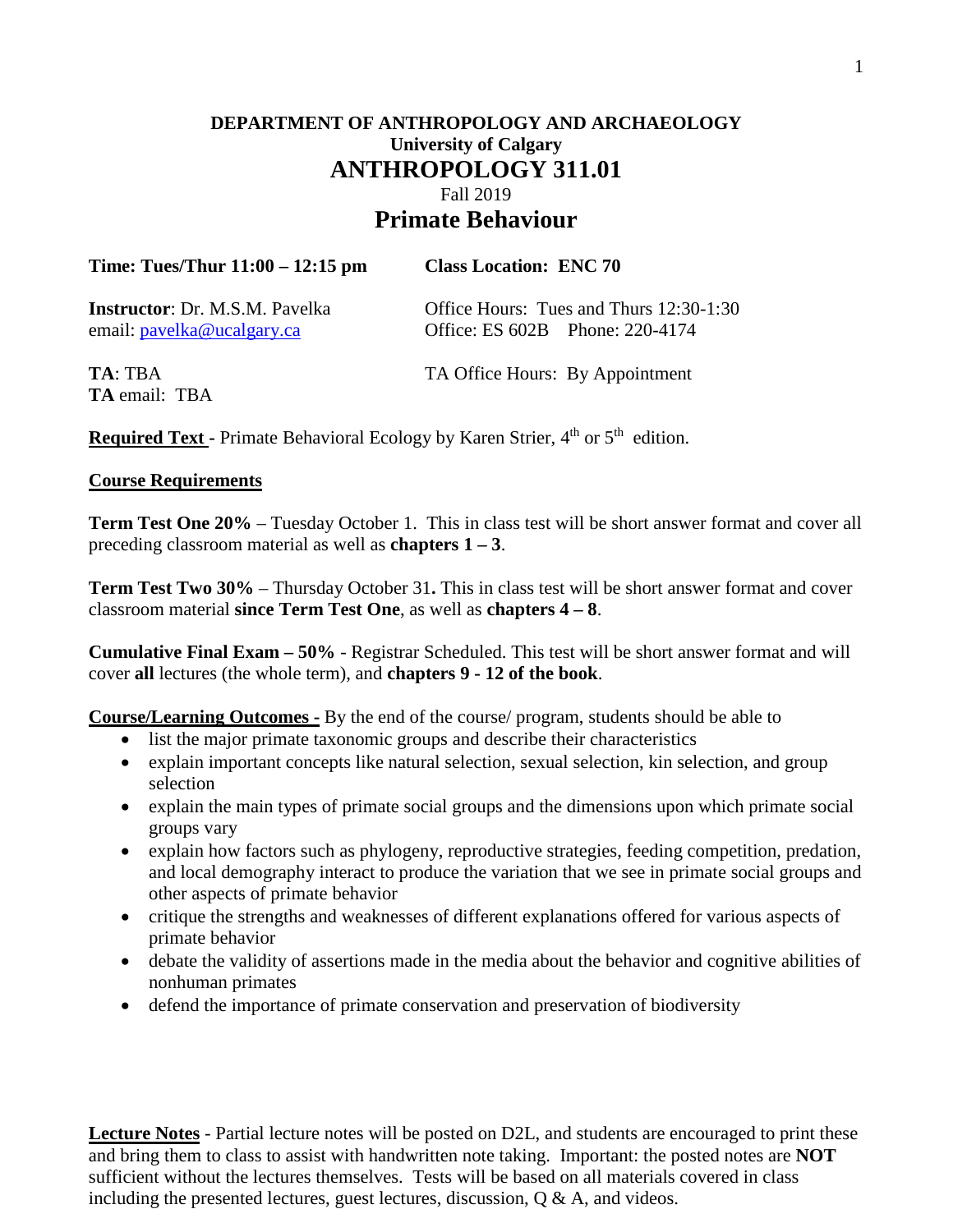Although related and sometimes overlapping, the material in the textbook is not tightly integrated with the lectures. These should be considered as two separate sets of information, both to be mastered for the exams.

## **Classroom Regulations and Expectations**

- **Use of laptops, smart phones, cell phones etc. are not permitted in this class**. In case of disabilities requiring such equipment, documentation of the disability through the DRC and written permission of the instructor is required; special seating arrangements will be made. Flat tablets that you can write on are fine.
- Try to arrive on time to prevent disruption to the class. If you are late please take a seat near the door to minimize disruption. Likewise please stay seated until the lecture is finished. We will not run overtime – I understand that you will be hungry and/or need to get to another class  $\mathcal{Q}$ .
- Please do not converse with classmates during lectures. This is unfair to students sitting nearby who may miss lecture material that will subsequently appear on exams. If you are discussing lecture material please raise your hand to share the comment or question as that will benefit the whole class. Relevant interruptions are always welcome. You may also email questions to me which will be answered at the next class (the questioner will not be identified). Likewise, all email enquiries about tests will be answered in class.
- Please turn cell & smart phones off during class.

#### **Communication Guidelines –** we offer you this advice to help you have more successful communication in this course and in your professional life in general:

- You are welcome to communicate with the Professor and TA by email or in person before and after class, during office hours, or by appointment.
- Use a professional email address (such as your ucalgary address or a [yourname@gmail.com\)](mailto:yourname@gmail.com) for professional correspondence (such as messages to your Professor or TA). Do not, for example, send emails from accounts that you set up in grade nine when you called yourself [sailormoon99@hotmail.com](mailto:sailormoon99@hotmail.com) or [skrboy@yahoo.com](mailto:skrboy@yahoo.com)
- Use a clear subject line such as "Anth 201 Question" or "Anth 201 Student".
- Use an appropriate greeting to start your email, such as "Dear Dr. Pavelka", and sign off with your full name and ucid number. It is always a good idea to err on the side of formality in professional correspondence.
- Do not skip a greeting altogether, or open with, for example, "Hey there", "What up?" or "Yo!" If you don't know the name of the Professor or TA start with "Dear Professor or Dear TA", although taking a peak at the course outline is not a bad idea, rather than advertising that you don't know the name of the person you are about to ask for something.
- Check the course outline and materials posted on D2L before asking for information that may have already been provided. Again, just to avoid advertising that you don't come to class or consult the materials that have been provided to you. For example, no need to send an email asking if the final exam is cumulative when this is clearly stated above.
- Use complete sentences and proof-read and spell check your messages.
- We will respond as soon as possible but to be safe please allow 48 hours for a response, excluding weekends and holidays.

**Classroom Examination Instructions** – Exam room security is taken very seriously. To ensure exam security please see and follow the **Classroom Examination Instructions** that are posted on D2L.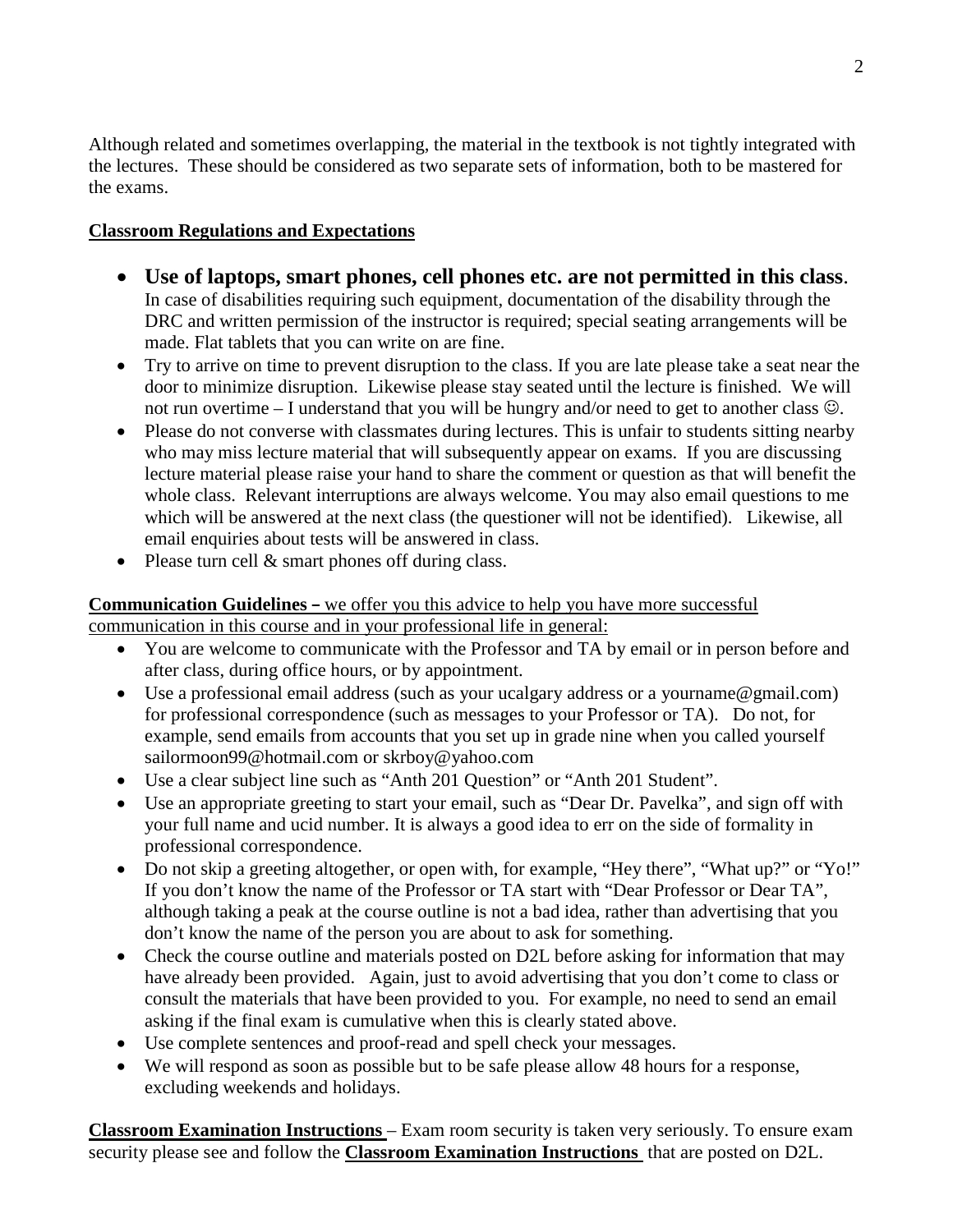**Test Reassessment Instructions** – Term tests will be returned the following week and an answer key posted. If, after consulting the key, your notes, and the text, you have questions about the scoring of your exam please see and follow the **Test Reassessment Instructions.** also posted on D2L.

| $A+$ 100 - 94.9%        | R.           | 79.8 - 74.9%           |    | $C-$ 62.8 – 58.9%  |
|-------------------------|--------------|------------------------|----|--------------------|
| $A = 94.8 - 89.9\%$     |              | $B - 74.8 - 70.9\%$    |    | $D+ 58.8 - 54.9\%$ |
| A- 89.8 - 84.9%         |              | $C_{\pm}$ 70.8 – 66.9% |    | D $54.8 - 49.9\%$  |
| $B_{+}$ $84.8 - 79.9\%$ | $\mathbf{C}$ | $66.8 - 62.9\%$        | E. | 49.8% and below    |

#### **Writing Across the Curriculum**

Writing skills are not exclusive to English courses and, in fact, should cross all disciplines. The University supports the belief that throughout their University careers, students should be taught how to write well so that when they graduate their writing abilities will be far above the minimal standards required at entrance. Consistent with this belief, students are expected to do a substantial amount of writing in their University courses and, where appropriate, instructors can and may use writing and the grading thereof as a factor in the evaluation of student work. The services provided by the Writing Centre in the Effective Writing Office can be utilized by all undergraduate and graduate students who feel they require further assistance.

#### **Student Accessibility Services Accommodations**

Student Accommodations. Students needing an Accommodation because of a Disability or medical condition should contact Student Accessibility Services in accordance with the Procedure for Accommodations for Students with Disabilities available at

[http://www.ucalgary.ca/policies/files/policies/procedure-foraccommodations-for-students-with](http://www.ucalgary.ca/policies/files/policies/procedure-foraccommodations-for-students-with-disabilities_0.pdf)[disabilities\\_0.pdf.](http://www.ucalgary.ca/policies/files/policies/procedure-foraccommodations-for-students-with-disabilities_0.pdf) It is your responsibility to request academic accommodations. If you have a documented disability and/or may require academic accommodation register with Student Accessibility Services at (403)220-8237. Students who have not registered with Student Accessibility Services are not eligible for formal academic accommodation.

#### **Emergency Evacuation Assembly Points**

In the event of an emergency that requires evacuation, please refer to the following link to become familiar with the assembly points for the class: http://www.ucalgary.ca/emergencyplan/assemblypoints

### **USRI**

At the University of Calgary, feedback provided by students through the Universal Student Ratings of Instruction (USRI) survey provides valuable information to help with evaluating instruction, enhancing learning and teaching, and selecting courses. Your responses make a difference, please participate! Website: http://www.ucalgary.ca/usri/

#### **Freedom of Information and Protection of Privacy Act**

The University of Calgary is committed to protecting the privacy of individuals who work and study at the University or who otherwise interact with the University in accordance with the standards set out in the Freedom of Information and Protection of Privacy Act.

Please refer to the following link for detailed information: http://www.ucalgary.ca/secretariat/system/files/foip%20overview.pdf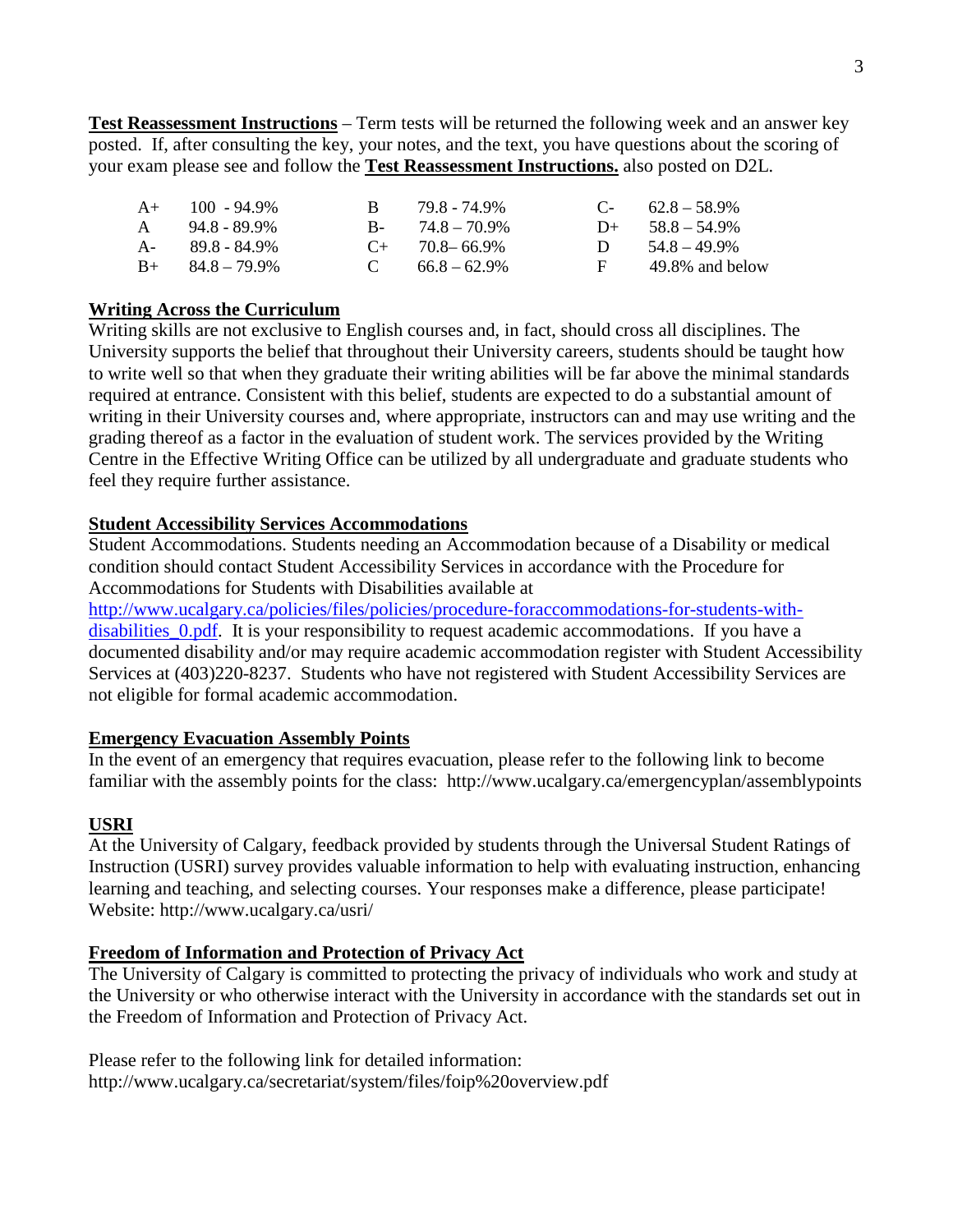#### For information about . . . **Visit or contact . . . ARTS PROGRAM ADVISING (ASC)** SS 102 403-220-3580 [artsads@ucalgary.ca](mailto:artsads@ucalgary.ca) **CAMPUS SECURITY** • **Calgary Police Service** • **Emergency Text Messaging** • **Emergency Evacuation & Assembly** • **Safewalk Program** <http://www.ucalgary.ca/security/> **403-220-5333 403-266-1234 Emergency: call 911** <http://www.ucalgary.ca/emergencyplan/textmessage> [http://www.ucalgary.ca/emergencyplan/assemblypoi](http://www.ucalgary.ca/emergencyplan/assemblypoints) [nts](http://www.ucalgary.ca/emergencyplan/assemblypoints) If you feel uncomfortable walking alone at any time, call Campus Security for an escort (**220-5333).** For more information, se[e](http://www.ucalgary.ca/security/) <http://www.ucalgary.ca/security/> **DESIRE2LEARN (D2L) Support** • **IT help line** <http://elearn.ucalgary.ca/desire2learn/home/students> 403-220-5555 or [itsupport@ucalgary.ca](mailto:itsupport@ucalgary.ca) **STUDENT SUCCESS CENTRE** • **Writing Support Services** • **Student Services Mobile App** <http://ucalgary.ca/ssc> <http://www.ucalgary.ca/ssc/writing-support> <http://ucalgary.ca/currentstudents> **STUDENTS' UNION CONTACTS** • **Faculty of Arts Reps** • **Student Ombudsman** [https://www.su.ucalgary.ca/about/who-we](https://www.su.ucalgary.ca/about/who-we-are/elected-officials/)[are/elected-officials/](https://www.su.ucalgary.ca/about/who-we-are/elected-officials/) <http://www.ucalgary.ca/provost/students/ombuds> **SU WELLNESS CENTRE** • **Counselling Services** • **Health Services** • **Distress centre 24/7 CRISIS LINE** • **Online resources and tips 403-210-9355** (MSC 370), M-F, 9:00–4:30 pm <http://ucalgary.ca/wellnesscentre/counselling> <http://ucalgary.ca/wellnesscentre/health> **403-266-HELP (4357)** <http://ucalgary.ca/wellnesscentre/healthycampus> If you're concerned about a friend or your own wellbeing, it is important to seek help early. Call or visit the SU Wellness Centre or the 24-hour crisis line.

### **Important information, services, and contacts for students**

### **Deferred Exams:**

A student who is absent from a test for legitimate reasons must discuss an alternative course of action with the instructor. Deferral of the final exam requires Registrar approval. The instructor at their discretion may transfer the percentage weight for the test to the final examination, if there is a final examination in the course, set another test, etc. Documentation supporting the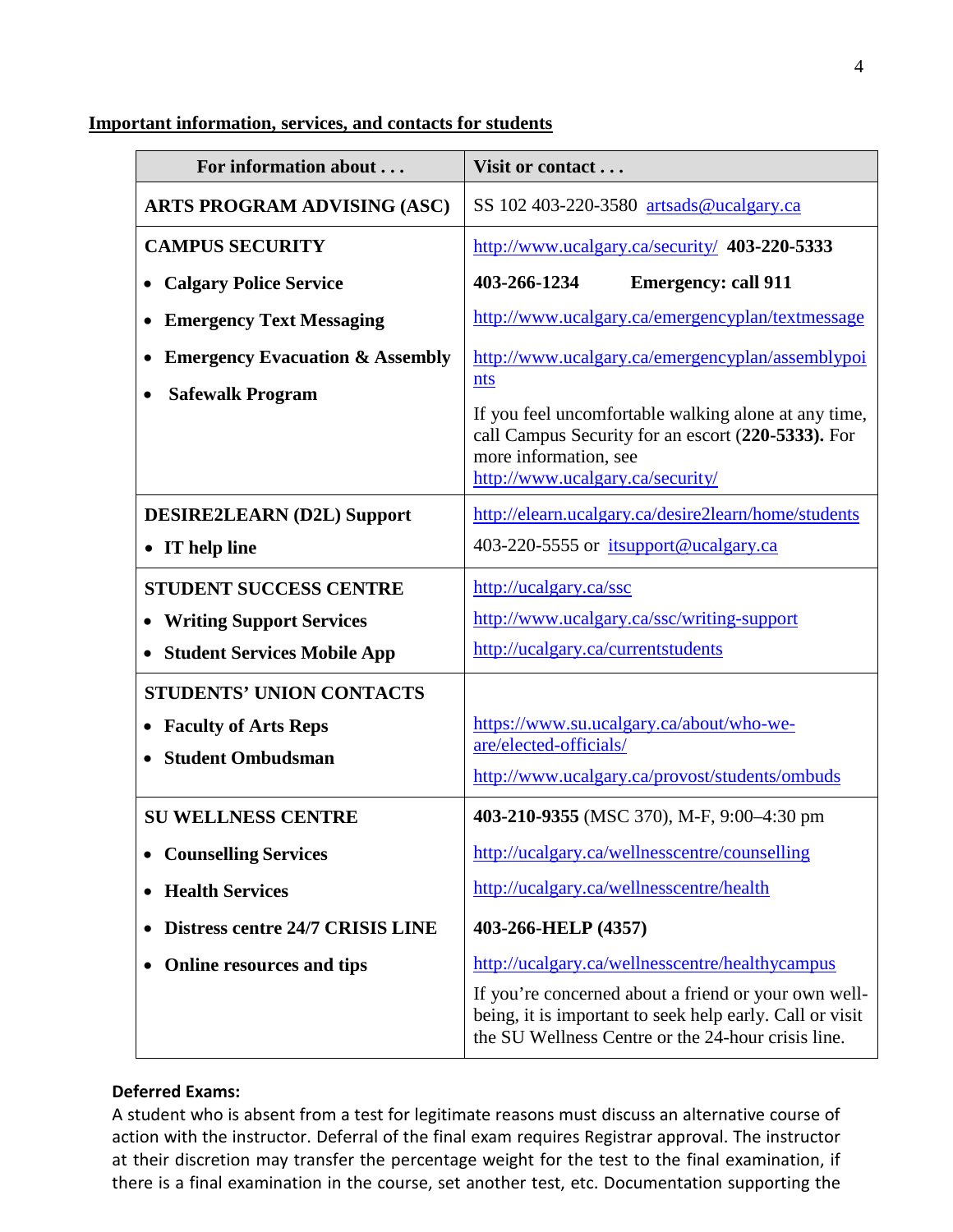reason for missing an exam may be required. Deferred exams may be in a different format than the regularly scheduled exam, e.g. essay style questions instead of multiple choice questions. Students must be aware that they are responsible for payment of any charge associated with the medical assessment and documentation as this service falls outside the realm of services provided by the Provincial Health Care Plan

#### **Academic misconduct**

The University expects Students to conduct Academic Activities with integrity and intellectual honesty and to recognize the importance of pursuing and transmitting knowledge ethically. "Academic Misconduct" includes such things as Cheating, Falsification; Plagiarism, Unauthorized Assistance and failure to comply with exam regulations or an Instructor's expectations regarding conduct required of Students completing academic assessments. Academic Misconduct is a serious form of intellectual dishonesty with significant consequences. Students who participate in, or encourage the commission of, Academic Misconduct will be subject to disciplinary action which could include Probation, Suspension, or Expulsion from the University. For more information see the Student Academic Misconduct Policy [\(https://www.ucalgary.ca/policies/files/policies/student-academic-misconduct-policy.pdf\)](https://www.ucalgary.ca/policies/files/policies/student-academic-misconduct-policy.pdf)

### **Instructor intellectual property**

Lectures, demonstrations, performances, and any other course material provided by an instructor includes copyright protected works under the Copyright Act and all forms of electronic or mechanical recording of lectures, laboratories, tutorials, presentations, performances, electronic (computer) information, the duplication of course material, and to the translation of recordings or transcriptions of any of these materials to another form by electronic or mechanical means by students is not permitted, except.

- As a formal accommodation as assessed by the Student Accessibility Services and only for individual private study and only at the discretion of the instructor.
- With the permission of the instructor, students without a formal accommodation may audio record lectures, provided that the student and instructor sign a release form available from departmental and faculty offices. A copy of the Release form shall be retained by the instructor and by the department in which the course is offered. Any audio recording by students is permitted only for the purposes of private study by the individual student. Students may not distribute, email or otherwise communicate these materials to any other person.
- For any other use, whether by duplication, transcription, publication, sale or transfer of recordings, written approval must be obtained from the instructor for the specific use proposed.
- Any use other than that described above (e.g. distributing, emailing or otherwise communicating these materials to any other person, constitutes academic misconduct and may result in suspension or expulsion.
- Students are encouraged to make notes of classroom discussions, lectures, demonstrations etc.

### **Freedom of Information and Protection of Privacy Act**